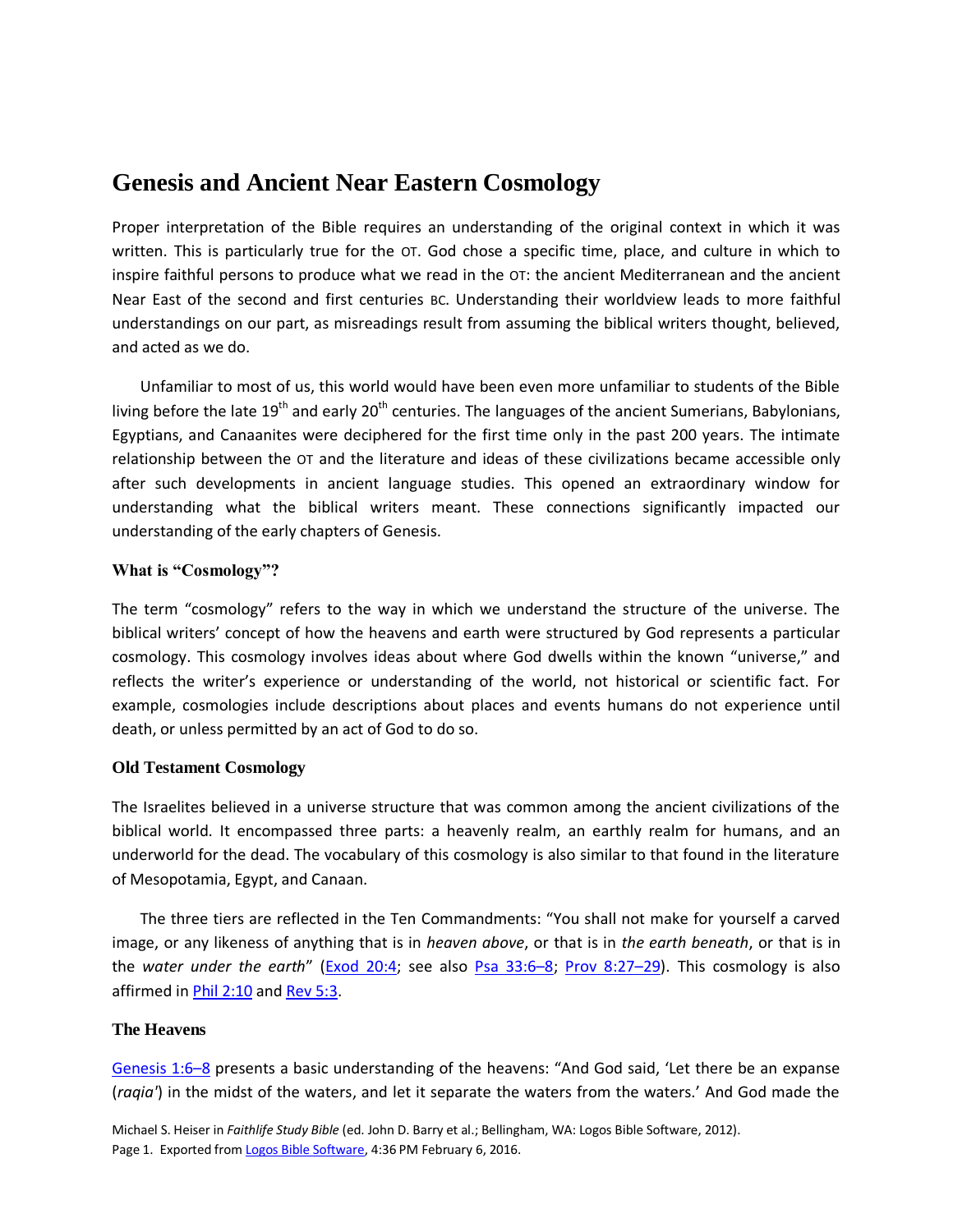expanse and separated the waters that were under the expanse (*raqia'*) from the waters that were above the expanse (*raqia'*). And it was so. And God called the expanse (*raqia'*) Heaven."

The sky, thought to be a solid firmament, separated the waters above from the waters below: "When he made firm the skies above, when he established the fountains of the deep" ([Prov 8:27](logosref:Bible.Pr8.27-28)–28). In [Job 37:18](logosref:Bible.Job37.18), Elihu argues, "Can you, like him, spread out the skies, hard as a cast metal mirror?"

The firmament dome surrounded the earth with its edge meeting at the horizon—"the boundary between light and darkness" ([Job 26:10;](logosref:Bible.Job26.10) [Prov 8:27](logosref:Bible.Pr8.27-28)–28). It was supported by "pillars" or "foundations," [\(2 Sam 22:8\)](logosref:Bible.2Sa22.8) thought to be the tops of mountains, whose peaks appeared to touch the sky. The heavens had doors and windows through which rain or the waters above could flow upon the earth from their storehouses [\(Gen 7:11;](logosref:Bible.Ge7.11) [8:2;](logosref:Bible.Ge8.2) [Psa 78:23;](logosref:Bible.Ps78.23) [33:7\)](logosref:Bible.Ps33.7).

[Genesis 1](logosref:Bible.Ge1) describes waters above and below the solid firmament. This belief is also reflected in Psa [148:4.](logosref:Bible.Ps148.4) God was thought to dwell above the firmament, as described in [Job 22:14](logosref:Bible.Job22.14)—"Thick clouds veil him, so that he does not see, and he walks on the vault of heaven" (see also [Amos 9:6;](logosref:Bible.Am9.6) [Psa 29:10\)](logosref:Bible.Ps29.10).

#### **The Earth**

The earth sat atop the watery deep. The "waters below" refer not only to waters that humans use, but also the deeper abyss. Thus, the earth was surrounded by the seas  $(Gen 1:9-10)$  $(Gen 1:9-10)$ , having arisen out of the water  $(2$  Pet 3:5). The earth was thought to be held fast by pillars or sunken foundations  $(1 \text{ Sam } 2:8;$ [Job 38:4](logosref:Bible.Job38.4-6)–6[; Psa 104:5\)](logosref:Bible.Ps104.5).

#### **The Underworld**

The realm of the dead was located under the earth. The most frequent term for this place was *sheol* [\(Prov 9:18;](logosref:Bible.Pr9.18) [Psa 6:4](logosref:Bible.Ps6.4-5)–5; [18:4](logosref:Bible.Ps18.4-5)–5). The Hebrew word for "earth," *ʾerets,* is also used, since the graves dug by humans represented gateways to the Underworld. In Job, the realm of the dead was described in watery terms: "The dead tremble under the waters and their inhabitants. Sheol is naked before God, and Abaddon has no covering" ([Job 26:5](logosref:Bible.Job26.5-6)-6).

Jonah's description is perhaps the most vivid. Though in the belly of the great fish, Jonah says he is in the Underworld: the watery deep "at the roots of the mountains," a "pit" that had "bars" that closed forever [\(Jonah 2:5](logosref:Bible.Jon2.5-6)–6).

MICHAEL S. HEISER

#### **See Also:**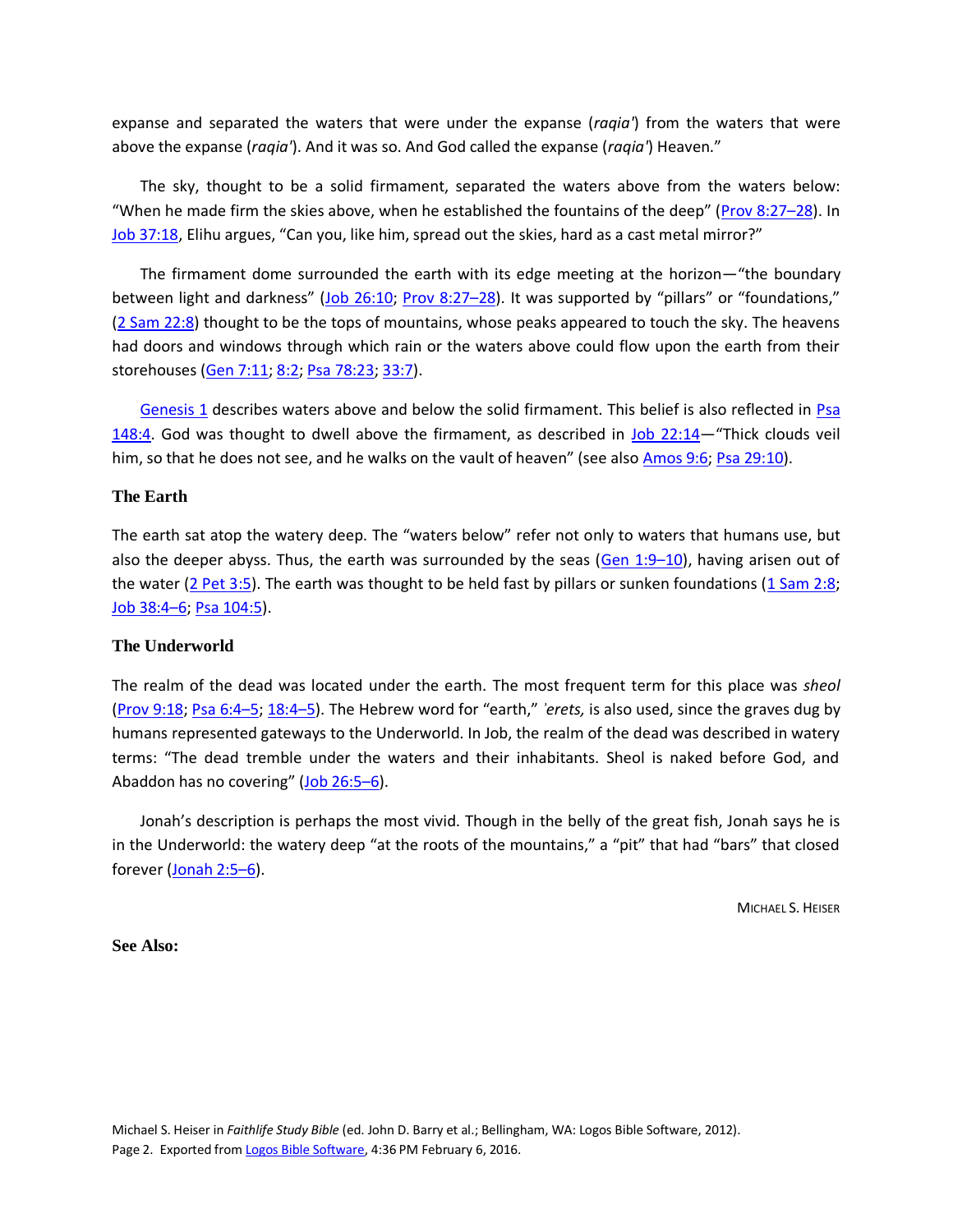# **Ancient Hebrew** Conception of the Universe

The anstern travelites shrided the world into Hawwe, Berth, Sea, and the Underworld.

Their example that this is a in a such trade-group. tunnism-exhausterie-sot at instrumental or a hando tool last delive Par Bruhishkein-Bizzi (44 Missilla

This strains state reversal future state Thinking painties wattern, paintenthall dependent particular. This section may this introduced percentage and the A majo kan attalo in a habitantista

The instances (that is sun 4 miles) 19 investment topy which his a purchasing This eld of as a physical short formatic forleastly, bylands his depotent (18) (Concely closed)

1/04/403 9014/080 46 E190124 CONVINIES IN STATISTICS AND A THE WARD

THE UREAT OEE

BHECK

GOD

**ACNUMBER** 

EARTH

**Kichn/Enet** 

**LIBEAN/E**